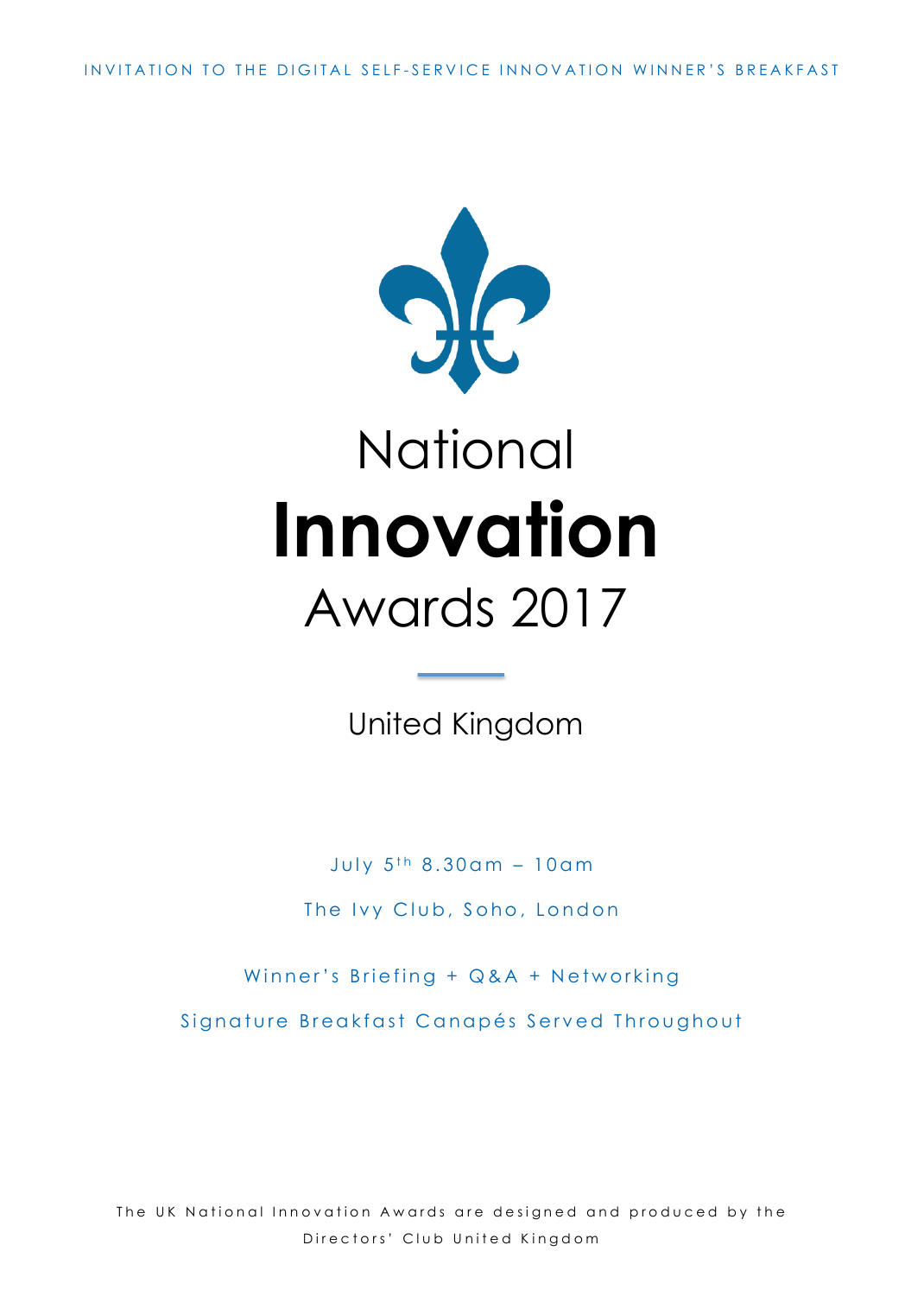

# WINNER'S BREAKFAST & BRIEFING DIGITAL SELF-SERVICE INNOVATION

### **YOUR INVITATION**

On May 23rd **Jacada** won the live final for the **Digital Self-Service** category of the UK National Innovation Awards 2017.

You are cordially invited to attend the **Winner's Breakfast & Briefing** on Wednesday, July 5th, 8.30am – 10am with 30-minutes of optional networking before and after.

The venue is the Ivy Club in London's Soho (http://www.the-ivyclub.co.uk).

There is **no charge**; you are invited as our guest.

#### **R.S.V.P.**

If you'd like to accept this invitation, please email your acceptance to:

#### jon.snow@directorsclub.org.uk

#### **BRIEFING**

Jacada's winning entry addressed the following business challenge:

#### *Reducing Inbound Call Volumes Through Deflection To Digital*

Organisations are investing millions in digital self-service solutions. Despite this digital investment, customers are bypassing self-service and still picking up the phone. The result? Low digital adoption and high call volume.

- · According to Forrester, phone usage has remained constant at **73%**, despite the investment in digital self-service solutions
- · According to the Yankee group, digital self-service not done right is worse than not doing it all, and results in **increased call volume**
- · Mobile Apps are not the panacea to lowering call volume. According to FICO, adoption rates for using Mobile Apps to interact with a business are a dismal **16%**

In fact, statistics show that up to **82%** of interactions still end up in the contact centre.

#### **Award Winning Innovation**

The solution is to influence customers' behaviour and get them to foster digital habits.

Jacada's winning innovation offers a rich and friendly self-service channel that customers can access directly from their smart device and without having to download an app.

Yaron Ben-Schlusch of Jacada, a leading digital customer service innovator, will give a 45-minute insight into how callers can be diverted to digital self-service without negative impact on their customer experience.